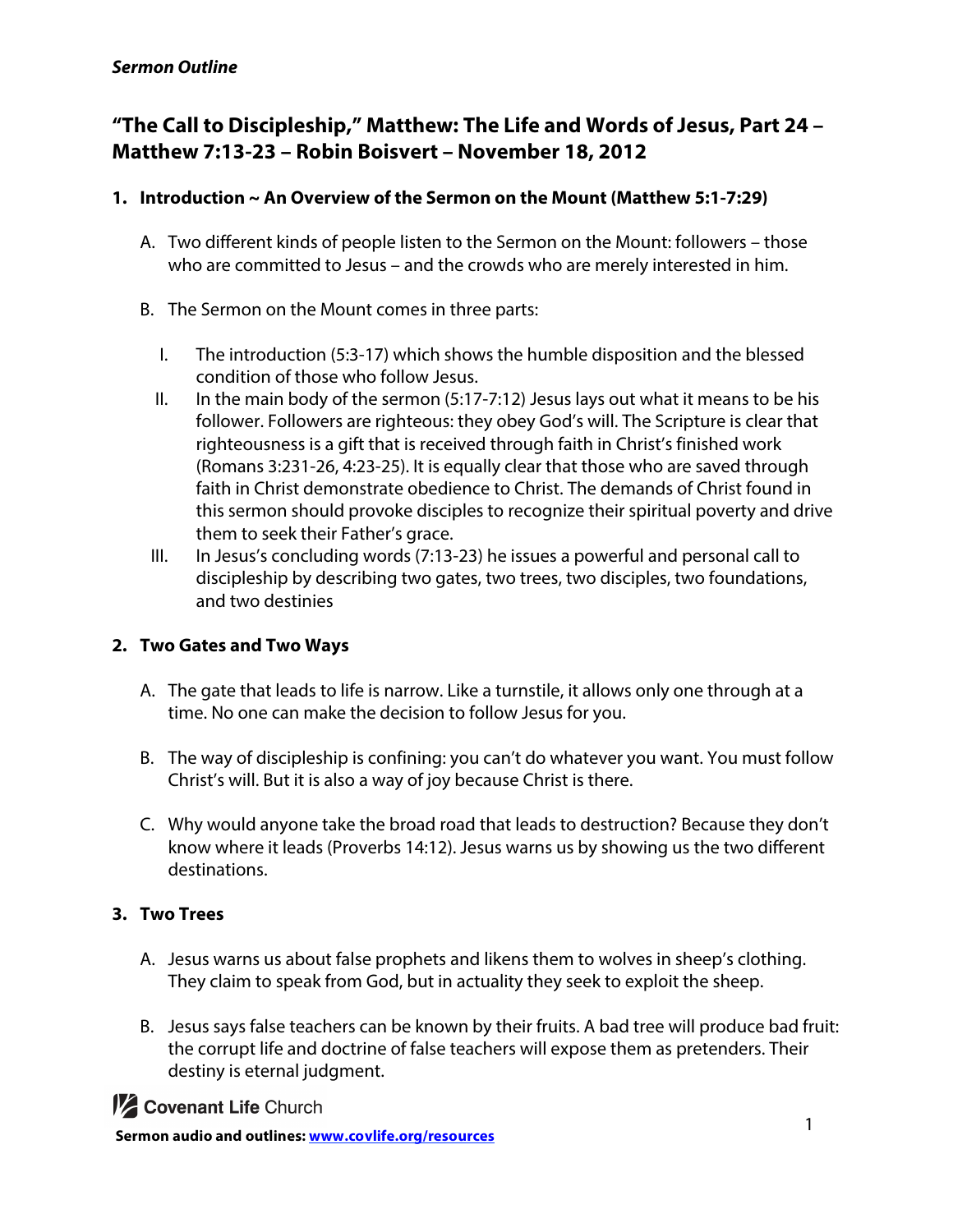#### *Sermon Outline*

C. In light of this, a disciple must be discerning. We are not called to be heresy hunters but we are called to be fruit inspectors.

## **4. Two Disciples**

- A. There are those who will be surprised at the final judgment. They believe they will receive a favorable verdict but will instead find themselves denounced as workers of lawlessness. They will be exposed as false disciples.
- B. The false disciples say words that are true and even do works that appear to be good. False disciples, however, fail to do the will of the Father. They do not know Christ.

#### **5. Two Foundations**

- A. What is the difference between the two builders? One hears the words of Jesus and doesn't do them; the other hears the words of Jesus and obeys. The one who hears without doing fails to do the Fathers will, he bears bad fruit, and he goes through the wide gate onto the broad path that ends in destruction. The one who hears and obeys does the Father's will, he bears good fruit, and he goes through the narrow gate that leads to life.
- B. This passage invites self-examination. Do this with a trusted friend or a pastor.
- C. This passage calls for a decision. "I have set before you death and life, blessing and cursing. Therefore, choose life that you and your children may live, loving the Lord your God, obeying his voice and holding fast to him, for he is your life." (Deuteronomy 30:19)

#### **6. Conclusion**

- A. Later in this gospel Jesus says, "Come unto me all you who labor and are heavy laden and I will give you rest. Take my yoke upon you and learn of me, for I am meek and lowly in heart, and you shall find rest for your souls" (Matthew 11:28-30).
- B. What seems impossible to us is more than bearable when we are yoked to the Lord Jesus. There is a yoke. There is a path. But it's meant to be walked in union with the good shepherd – Jesus himself.